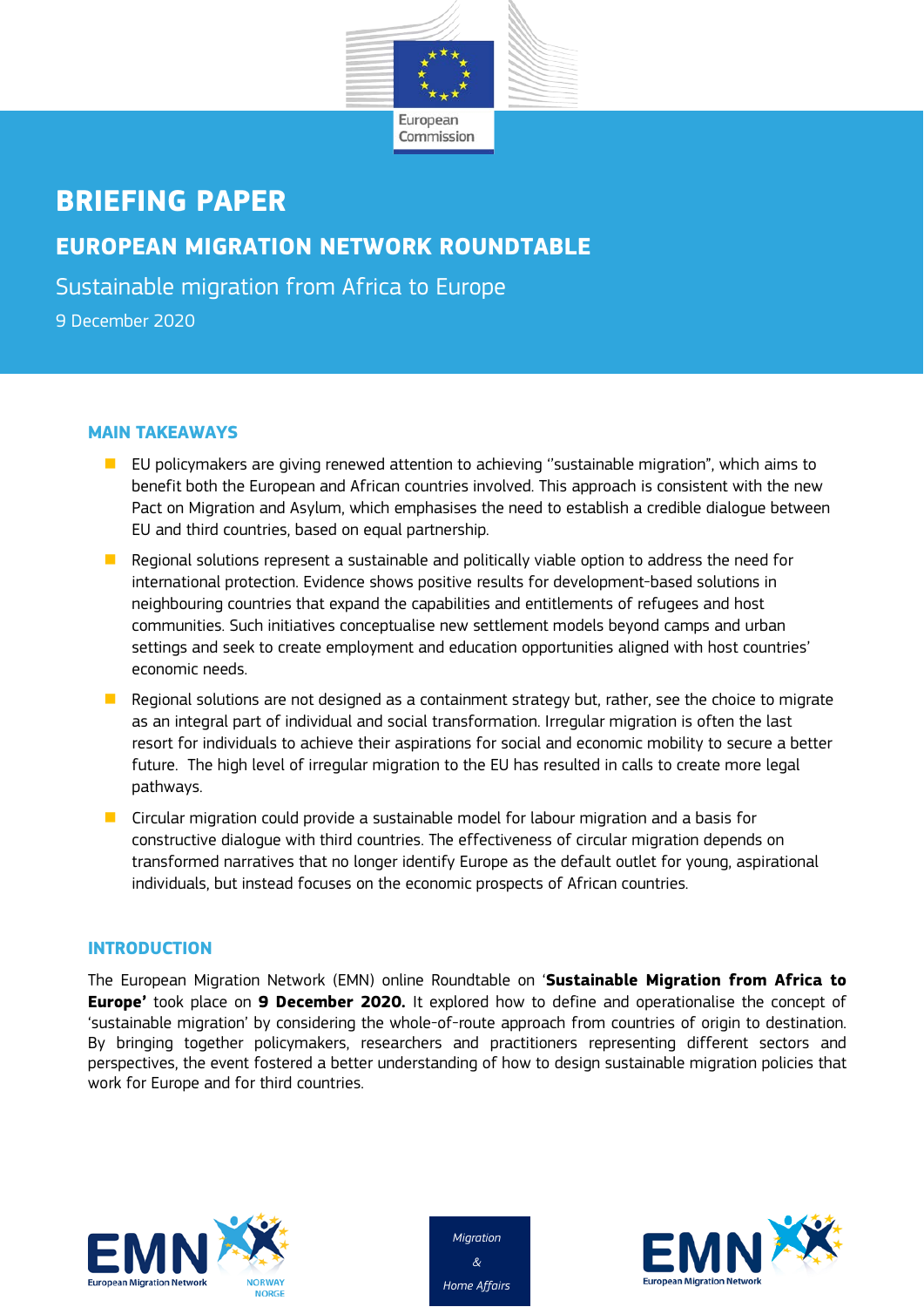### **ROADMAP TO SUSTAINABLE MIGRATION**

The first panel reflected on the meaning of 'sustainable migration' (as developed under EMN Norway's *Sustainable Migration Approach*) and the [New EU Pact on Migration and Asylum,](https://ec.europa.eu/info/strategy/priorities-2019-2024/promoting-our-european-way-life/new-pact-migration-and-asylum_en) which emphasises the external dimension of migration management through enhanced cooperation between the EU and third countries.

**Sustainable migration is a normative concept and could be a goal for migration policies in selected countries.** Migration is sustainable if it has the democratic support of populations, meets the long-term interests of all parties involved, and fulfils basic ethical obligations. The question of sustainability, as well as the costs and benefits of migration, is best assessed from economic, social, cultural and political perspectives and should apply to countries of origin, transit and destination - the 'whole of route' approach. Sustainable migration offers policymakers the opportunity to achieve managed migration that is mutually beneficial for sending and receiving countries. Policy change in a receiving society might have a significant impact on emigration from a country of origin: what is sustainable in one country may not fit for another.

**Circular migration has the potential to meet the conditions for sustainable labour migration by bringing mutual benefits to both sending and receiving countries.** Circular migration offers a model to achieve the reciprocal benefits of economic migration, especially where careful matching enables that needs of both countries of origin and destination are met. It can also align migration and development objectives, providing a framework for constructive dialogue with third countries.

**The approach proposed in the new Pact on Migration and Asylum underlines the need for sustainable approaches to migration**. The Pact proposes to engage with third countries on a renewed partnership basis, seeking to find mutually beneficial migration solutions. It emphasises five key areas: 1. protecting those in need and supporting host countries; 2. building economic opportunities and addressing migration challenges and their root causes; 3. strengthening migration governance and management; 4. fostering cooperation on readmission and supporting reintegration; and 5. developing legal pathways to Europe.

**The Pact offers an opportunity for the EU to engage in dialogue with partners to identify mutual benefits and find innovative ideas for sustainable migration.** This will require

acknowledging the complexity of different stakeholder interests (political leaders, businesses, citizens, etc.) and identifying the right stakeholders to engage in the EU and in third countries. Proposed solutions should consider which policies will work in the best interests of EU and African societies alike, focusing not only on incentives for highly skilled migration to the EU but on measures to mitigate brain-drain among the best-trained individuals from African countries. Policy and practice can achieve effective outcomes when they are results-driven and based on evidence, drawing on knowledge of what works, when, and under which circumstances.

#### **COSTS AND BENEFITS OF EMIGRATION FROM AFRICA TO EUROPE**

This panel provided an overview of current and future trends in mixed migration flows (i.e., economic and forced migration) from Africa to Europe. It addressed the costs and benefits, as well as mechanisms and tools to ensure sustainability for countries of origin and destination.

**Mixed migration provides a useful lens to describe, understand and address the nature of contemporary movement**. People in mixed migration flows face similar risks on the move, irrespective of whether they are economic or forced migrants. The drivers of movement are often complex and interlinked, and the decision to leave the home country can reflect a variety of reasons. The perceptions of mixed migration flows from Africa to Europe in policy and media debates are often based on emotional rather than factual arguments, yet, in reality, such migration is a relatively small-scale phenomenon.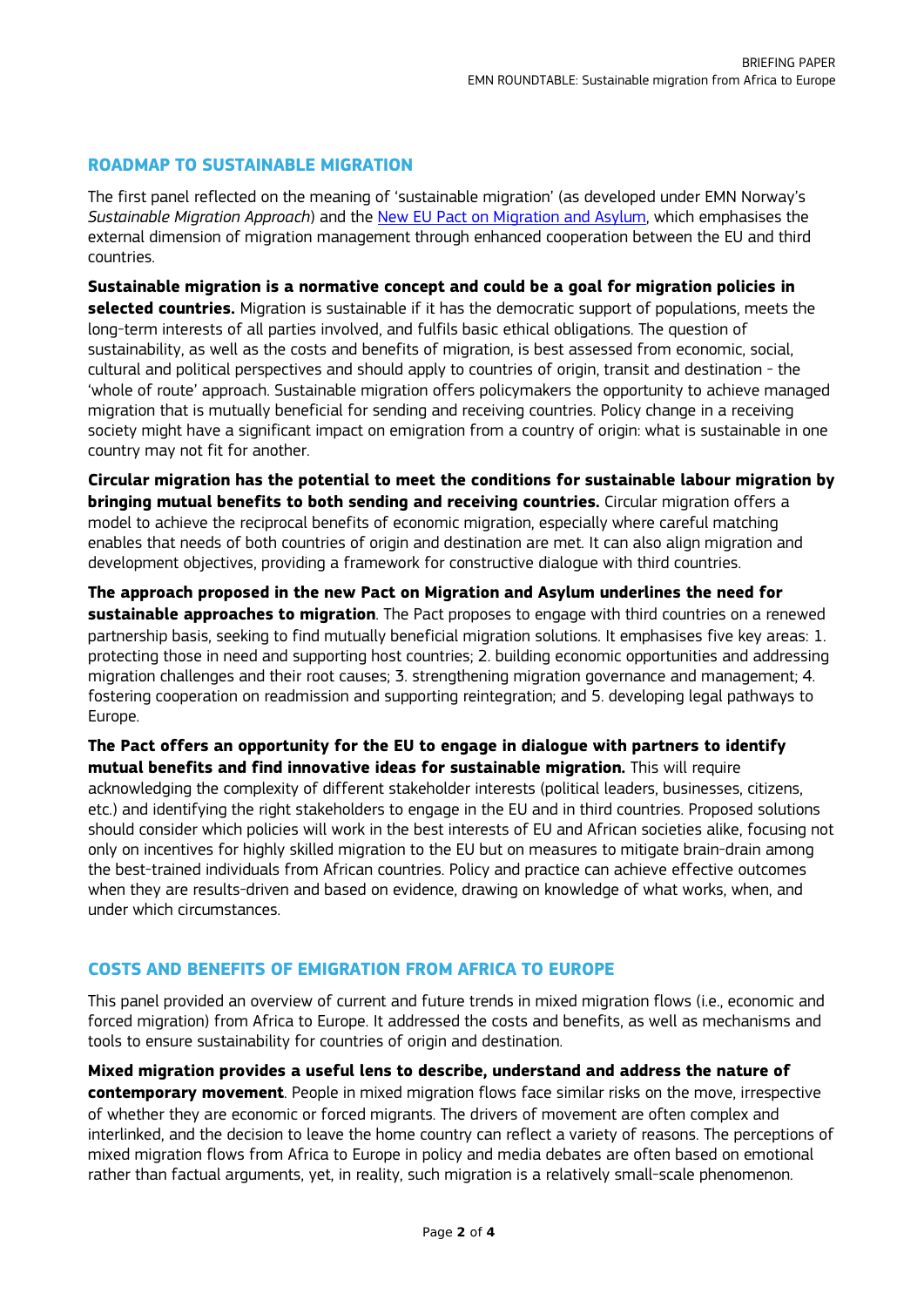**The costs and benefits of emigration from Africa are difficult to calculate but brain-drain remains an obstacle to development in some African countries.** The costs and benefits related to different categories of migrants and countries in Africa depend on the type of migration (regular or irregular), skill levels, and country context. Emigration generates benefits in the form of skills transfers from the diaspora and cash flows generated by remittances. However, it can also result in brain-drain, including from critical sectors like healthcare and infrastructure, and widen inequalities between households (e.g., those in/not in receipt of remittances). Although potentially opening opportunities for economic and social mobility, migration can also result in reduced living standards, rights violations, and risks to life, particularly for individuals travelling irregularly.

**Sustainable migration solutions acknowledge that choosing to migrate is an integral part of individual and social transformation.** Travelling irregularly is often a measure of last resort in the search for a better future. The high level of irregular migration to the EU has resulted in calls to create more legal pathways.

**Demographic change can be used to build long-term investment and economic opportunity in African countries, rather than short-term 'panic' reactions to prevent migration**. Europe benefits from migrant workers and African countries benefit from remittances, creating the potential for mutually advantageous migration if public policies were to encourage circular migration. Accepting circular migrant workers from African countries into the EU on the condition that their governments facilitate return once the employment opportunity has expired could build trust and further the development of circular migration as a legal channel.

**A positive narrative about African countries' prospects of development and growth could encourage circular migration and ultimately produce brain-gain in Africa as well.** Inadvertently, media images of poverty and political unrest as root causes of migration from some African countries create a narrative of instability and low investment potential, and of migrants as a potential net cost to European societies. New public narratives focusing on positive images and success stories could contribute to achieving the vision of the new Pact on Migration and Asylum, recognising migrants as a resource, as well as the economic potential of developing African countries.

**Better cooperation between Europe and African could maximise the benefits of migration and minimise its costs.** This could be achieved through multifaceted approaches, including circular migration schemes. African and European authorities could seek to maximise the benefits of remittances and skills transfers to support the development of services and infrastructure in Africa for instance. Development aid could focus on skills development programmes and subsidies for new businesses, supported by more comprehensive foreign policies promoting fair terms of trade, better local cooperation, etc.

## **PROTECTION AND DEVELOPMENT IN REGIONAL HAVENS**

The third panel explored the nexus of protection and development and how protection models can maximise the potential for sustainable development in the longer term.

**Solutions for refugees must be sustainable in the face of long-term and cyclical trends - they must respect rights, be politically viable, and endure.** With 25 million people displaced – the highest number since World War II - the rising need for protection is mirrored by declining political will to provide asylum in developed countries, the growth of right-wing political movements and increasingly restrictive migration and asylum policies. Hosting refugee in neighbouring countries offer a solution that is politically compatible with the mutual interests of western donor countries (who want managed migration) and host countries (who want development assistance). It also has the potential to meet the needs of refugees who may prefer to remain closer to their home country rather than risk a long and perilous journey to safety.

**There is, however, a need to imagine new forms of settlement opportunities**. Interventions for displaced persons are typically linked to camps, cities, and boats. Indeed, the general approach is to keep